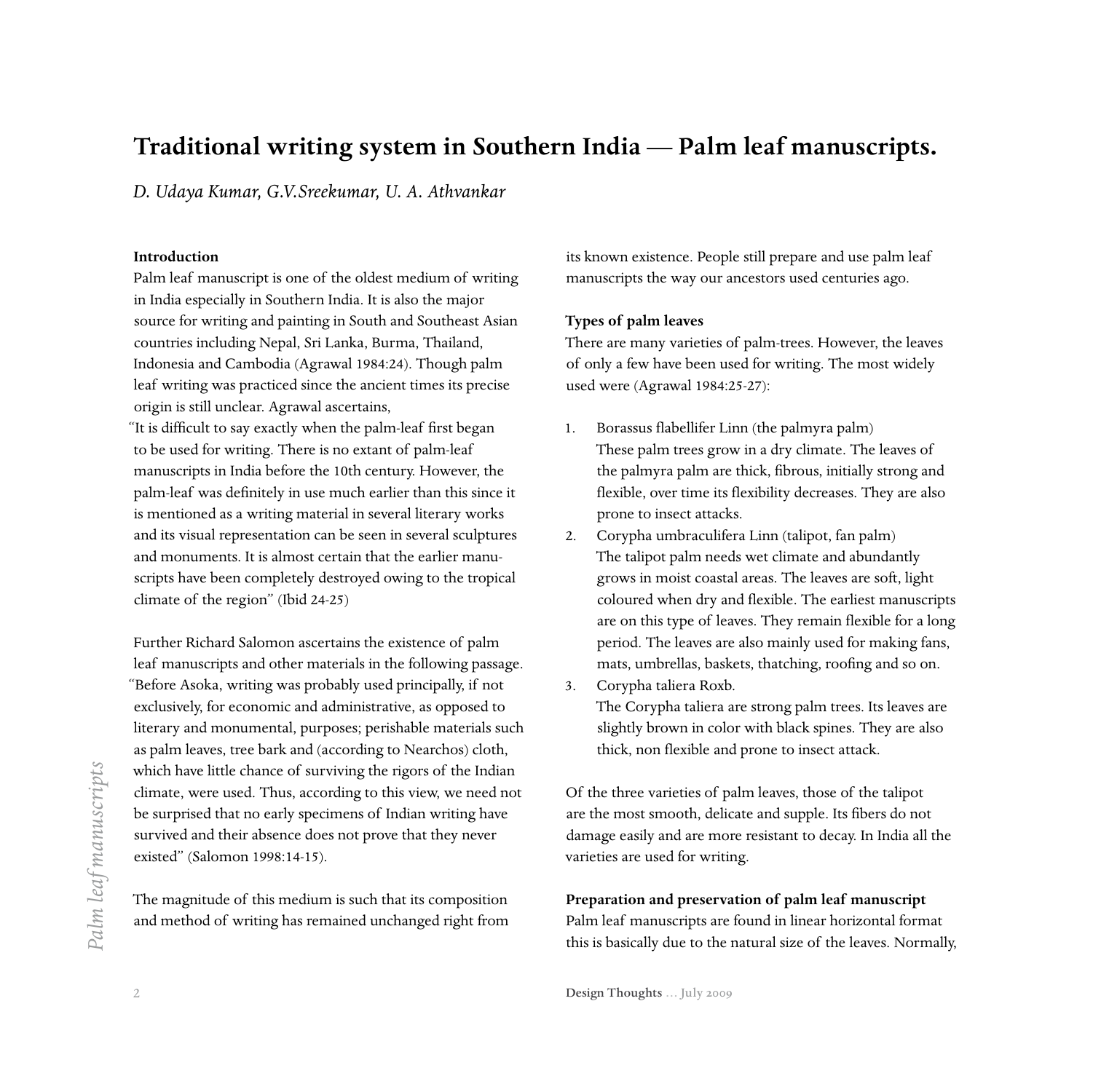⊕

length of the leaves vary from 15cm-60cm and width between 3cm—12cm. Their dimension depends on the available size of leaves. Before writing, the palm leaves has to be processed and prepared to make it suitable for scribing.

# **Preparation**

⊕

There are several ways of processing palm leaves, these methods differ from region to region. In South India, different method is adopted whereas in Orissa and other Southeast Asian countries different technique is adopted. The basic method of palm leaf preparation for writing is as follows (Patnaik 1989:16-17):

Palm leaves are first cut from the trees before they could dry up and become brittle. Only a half opened young shoot of palm leaves are suitable for making manuscripts. These are cut into required sizes and then boiled in water to the required temperature in order to render them soft. The softened leaves are then dried in the shade or mild sunshine. The unwanted middle ridge is removed from the main leaf. The desired portion is pressed, polished and trimmed to size. Then holes are made on either side of the leaves with a red hot wire. A cord is passed through the holes to hold the leaves together. Two wooden planks of leaf dimension are then placed above and below the manuscript as covers to protect the leaves and stored in dry place (Fig 1.1). After sometime the leaves are taken out which by now would have become flat and smooth for writing. The total number of leaves in a manuscript depends on its content.

To the above descriptions Agrawal further adds on its binding system,

"Palm leaves could not be bound like a book. Therefore, they were stored between two wooden panels that were slightly larger in size than the leaves. These wooden boards were sometimes painted or decorated with ivory and mother of pearl inlay work. To keep the leaves together, holes were punched in the leaves: in the centre, if the leaf was small; otherwise at either end of it. A cord was passed through the

holes and bound around the manuscripts to keep the leaves in position. The wooden holders were polished with insecticide oils prepared from lacquer and minerals. Illustrations are also seen on the cover boards, the drawings were based on the contents of the book. Finally, the bundle is wrapped in cloth to keep it free from dust" (Agrawal 1984:34).



*Fig 1.1: Wooden planks slightly bigger than the leaves dimension are placed above and below the manuscripts as a protective cover. A cord is passed through the holes made to binds the leaves.* 

#### **Preservation**

Palm leaf manuscripts are organic in nature and are susceptible to different types of deterioration. If not preserved properly they are subject to physical damage and decay. Some of the most common deteriorating agents are climatic factors (e.g. variations in relative humidity and temperature), light, insects, constant handling and adverse storage (Ibid 36). To prevent from such defects, palm leaves are treated with special preservatives. T. Ganesan states , "At present, to preserve palm leaves lemon grass oil is applied to each leaf, then dried and kept under air condition at low temperature. Each state and region has its own indigenous method of preparing, writing and preserving the palm leaves." Few methods to conserve manuscripts are (Agrawal 1984: 43-48):

1. The use of natural herbs like sweet flag (ghorabach) or margosa leaves with the manuscripts to keep insects away. *Palm leaf manuscripts*

Palm leaf manuscripts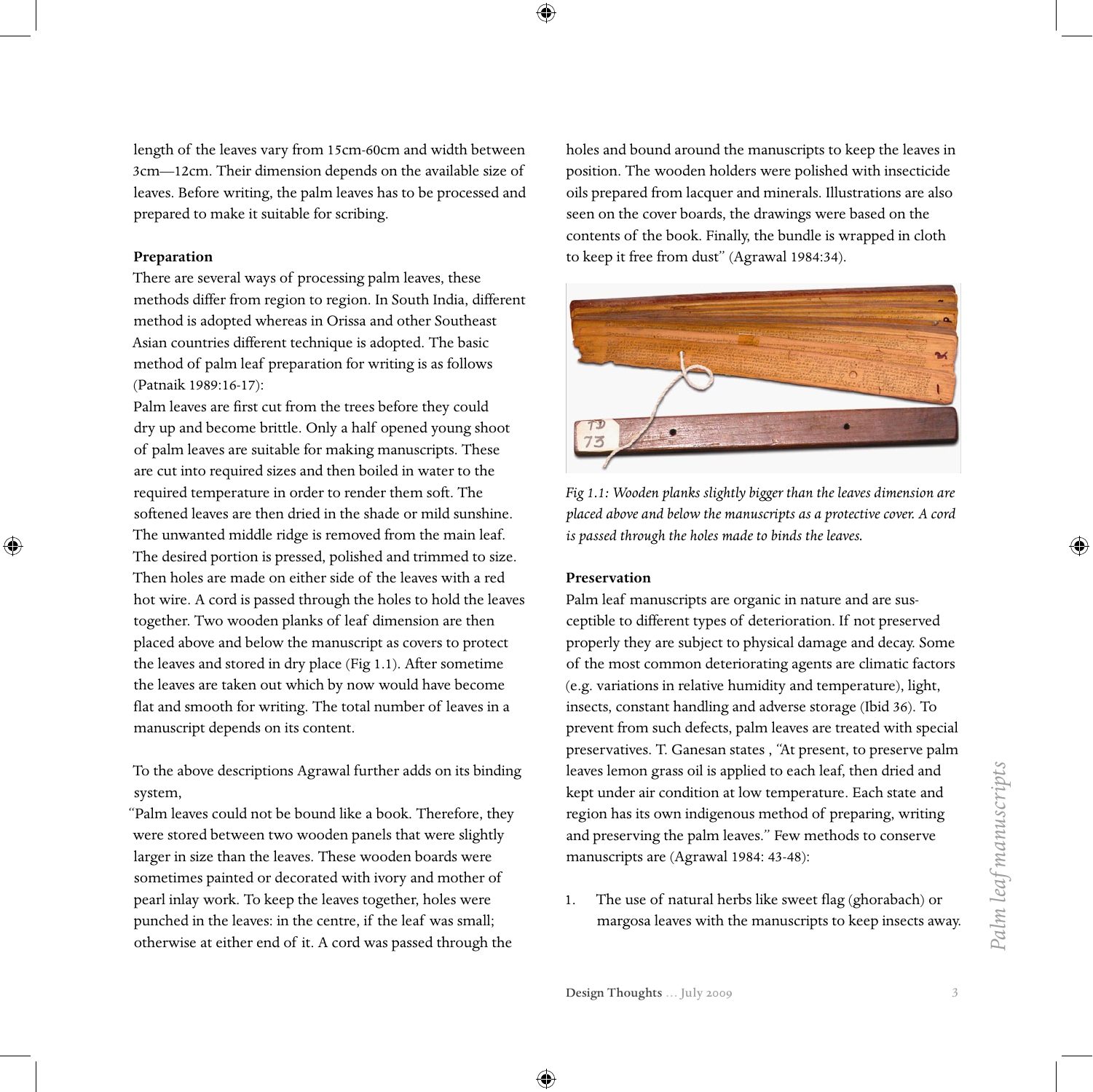- 2. Application of citronella oil, camphor oil, or lemon grass oil on the surface of the leaves to keep it flexible. This prevents physical damage due to brittleness.
- 3. Fumigation with thymol vapors helps to prevent fungus
- 4. Fading of ink is restored by applying carbon black mixed with oil to the leaf.

#### **Writing system**

Traditionally, palm leaf writing has been passed on from generations to generations through scholars and scribers. It was a customary practice that whenever a palm leaf decays, its contents are transferred on to fresh new leaves. And that was how our written ancient literature was passed on to the newer society. John Samuel says, "Lifespan of a palm leaf manuscript is about 300-350 years. The present manuscripts are mere copies of the earlier manuscripts which are also replications. Manuscripts have been copied from generations to generations by a set of people. Each time a manuscript gets old or decays it is transferred on to a new leaves, these new ones are then preserved. The old manuscript is either burnt in ghee or thrown into the river".

Writing on palm leaf is a skilled activity which requires patience, practice and training. A common man cannot easily take to writing on palm leaves. In olden days, writing on palm leaf manuscripts was practiced as a profession by some, they were called lipikaras – copyist. There are even references of families who belong to the generation of palm leaf manuscript writing. T. Ganesan refers ,

"In olden days only a section of people specialized in writing on palm leaves. Knowledge in written form was passed on by copying the text from old manuscripts to new manuscripts. At present, very few people know the technique of writing on palm leaves; the tradition has come to an end. The practice doesn't exist as people no more understand what's written on the palm leaves. Some even throw the manuscripts in the river without making a copy of it. Thus some of the most valuable resources and knowledge are lost forever".

In general, there are two main techniques of writing on palm leaf manuscripts (Agarwal 1984:31). They are:

- 1. Writing with a pen or brush as done on paper (Fig 1.2), normally seen in North India.
- 2. Writing by incision with a pointed metal stylus (Fig 1.3). This method is predominant in South India. Tamil palm leaf manuscripts are normally written using this method. The current research is based on this type of Tamil manuscripts.



*Fig 1.2: Illuminated palm leaf manuscript of 18th century from Eastern India. The text is written using brush and ink.*

1 1 17 4/2 1  $J dJ - G U T$ ODLA QLU MOT  $777707$ 

*Fig 1.3: Tamil palm leaf manuscript written using incision with pointed metal stylus. On the right is a cross section of the written palm leaf showing incision and deposition of black powder.*

⊕

⊕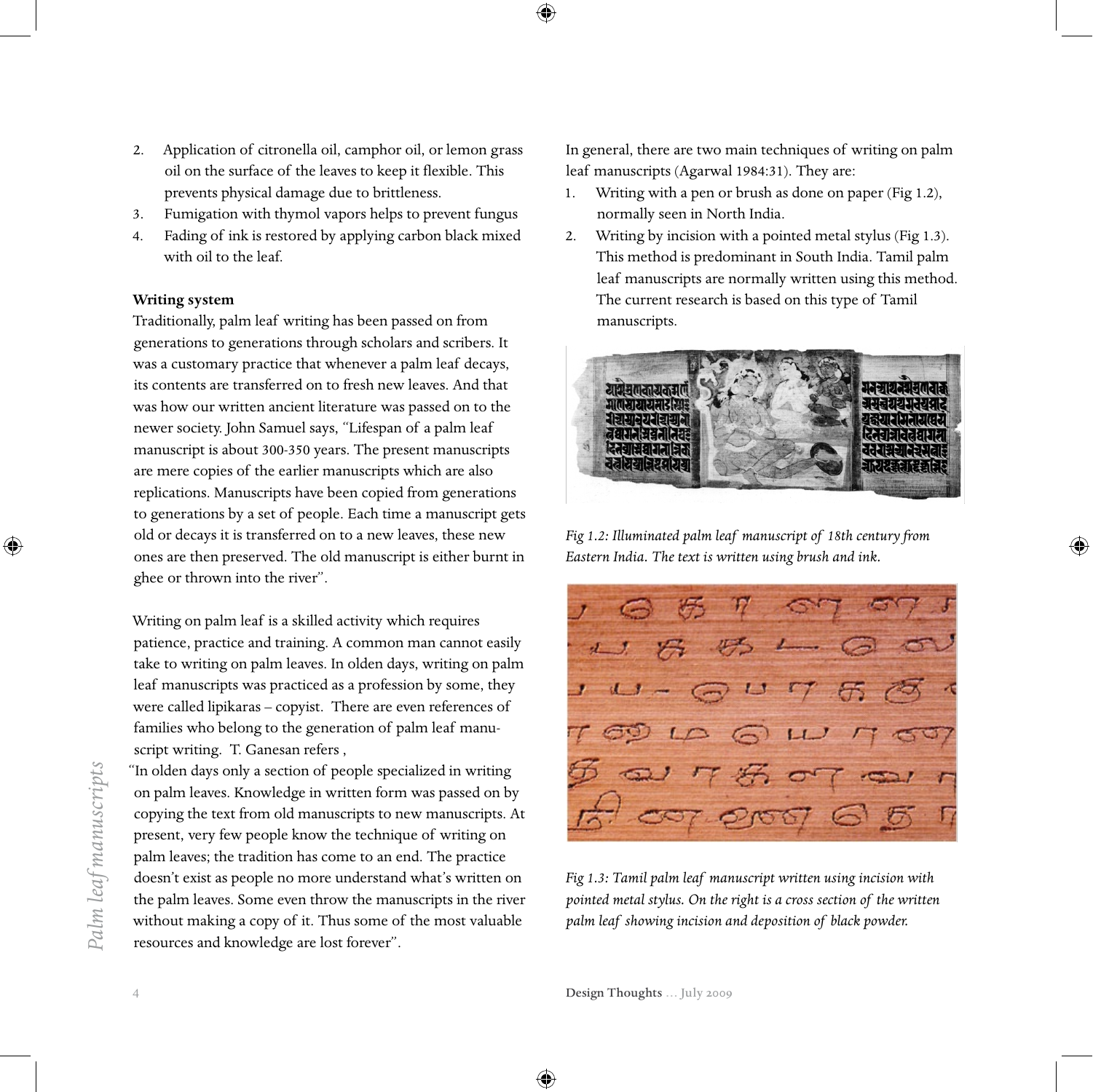

Incision made by metal stylus and blackened with charcoal paste Epidermis arenchyma

In the method of writing with ink, a brush or a reed pen was used. The writing was done in the usual manner as with pen on paper. Since palm leaf is less absorbent than paper, the ink remains on the surface. This method was mostly prevalent in North India.

In south India, incision with metal stylus (Fig 1.4) was the most common method of writing. Even within the incision method there are two ways of scribing.

⊕

a. In one method, the stylus is held in the right hand, at a fixed place on the leaf. The leaf is held in the left hand and is moved backwards and forward to make the incision (Fig 1.5). In this method, both hands are actively involved in the writing process and their coordination is important to scribe letters. In right hand, the stylus is held upright between the ring finger and last finger. The left hand, apart from holding the leaves, also controls and directs the stylus using the thumb nail. Scribers who write on palm leaf usually grow their left thumb nail through which a hole is bored to hold the stylus. Alternately, some people make a groove in the nail to hold the stylus. To write, the stylus is placed over the grove of left thumb nail and incisions are made letter by letter. As the writing progresses the leaf is moved leftwards using the left hand. At times, the holes made on either side to bind the leaves get bigger with frequent use. Therefore, a sufficiently large margin had to be provided around the holes (Fig 1.6).



*Fig 1.4: Various types of metal stylus were used for writing on palm leaf manuscripts.*



*Fig 1.5: Method of writing on a palm leaf manuscript. Right side image shows the groove made in the left thumb nail to control the stylus while writing.*



*Fig 1.6: Holes punched for binding the leaves are the only elements which breaks the text flow. A sufficient margin is given around it as they expand due to usage.*

During the process, the left thumb plays a crucial role in supporting and directing the stylus. It controls the stylus to properly align and position the start of next letter. Perhaps, this determines the letter spacing and some cases even line spacing. The extent at which the left thumb nail moves is one of the factors which determine the size of letters. To draw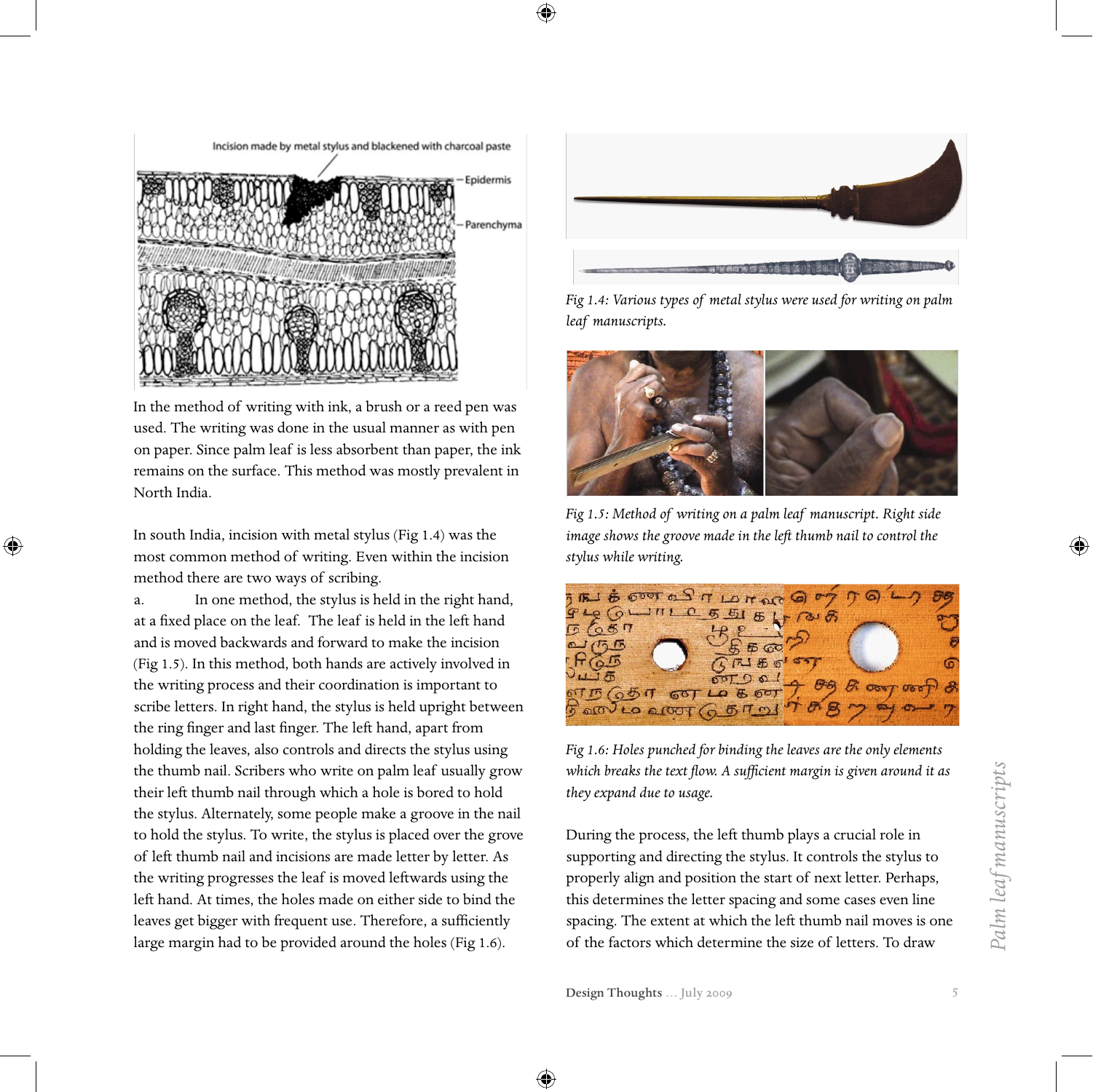an analogy, its movement could be compared with the type caster of Monotype type machine where the matrix moves in x, y direction to cast individual letters.



⊕

*Fig 1.7: Another method of writing on a palm leaves where the leaves are held on the thighs and scribed using stylus. In this method, the stylus is held like a normal pen.*

b. In the other method, writing is done by moving the stylus. Similar to the previous method, the stylus is held in right hand and the leaf in left hand. In this method, the writer generally sits on the ground and places the leaf on the right

knee, using it as desk. He then scribes with the stylus, moving it from left to right (Fig 1.7). Sometimes, the leaves are placed on the desk and inscribed like writing with the pen and ink in normal books.

After incision, the letters may not be visible to read (Fig 1.8). Therefore, lamp-black or coal powder mixed with oil is applied on the leaves so that the letters become noticeable and read more easily. The excess mixture is then wiped off with a cloth. Sometimes, fresh green leaves of a particular tree are rubbed on the palm-leaf so that the green juice of the leaves gets deposited in the engravings rendering it visible. Since correction or overwriting was difficult, great attention was required to make each leaf error free. The palm leaf manuscripts also had illustrations, either incised or painted with a brush. The illustrations are incised with the stylus in the same manner as writing.



*Fig 1.8: Left image shows a manuscript after incision. Initially, the letters may not be noticeable to read. Therefore, to make it visible a paste of charcoal powder mixed oil is smeared on the manuscript and wiped off. The black mixture gets deposited on the grooves making the letters stand out like the right side image.*

Image Courtesy: Government Oriental Manuscript Library, Chennai, French Institute, Pondicherry, Kuppuswami Research Institute, Chennai and Pulavar Chockalingam, Tanjore